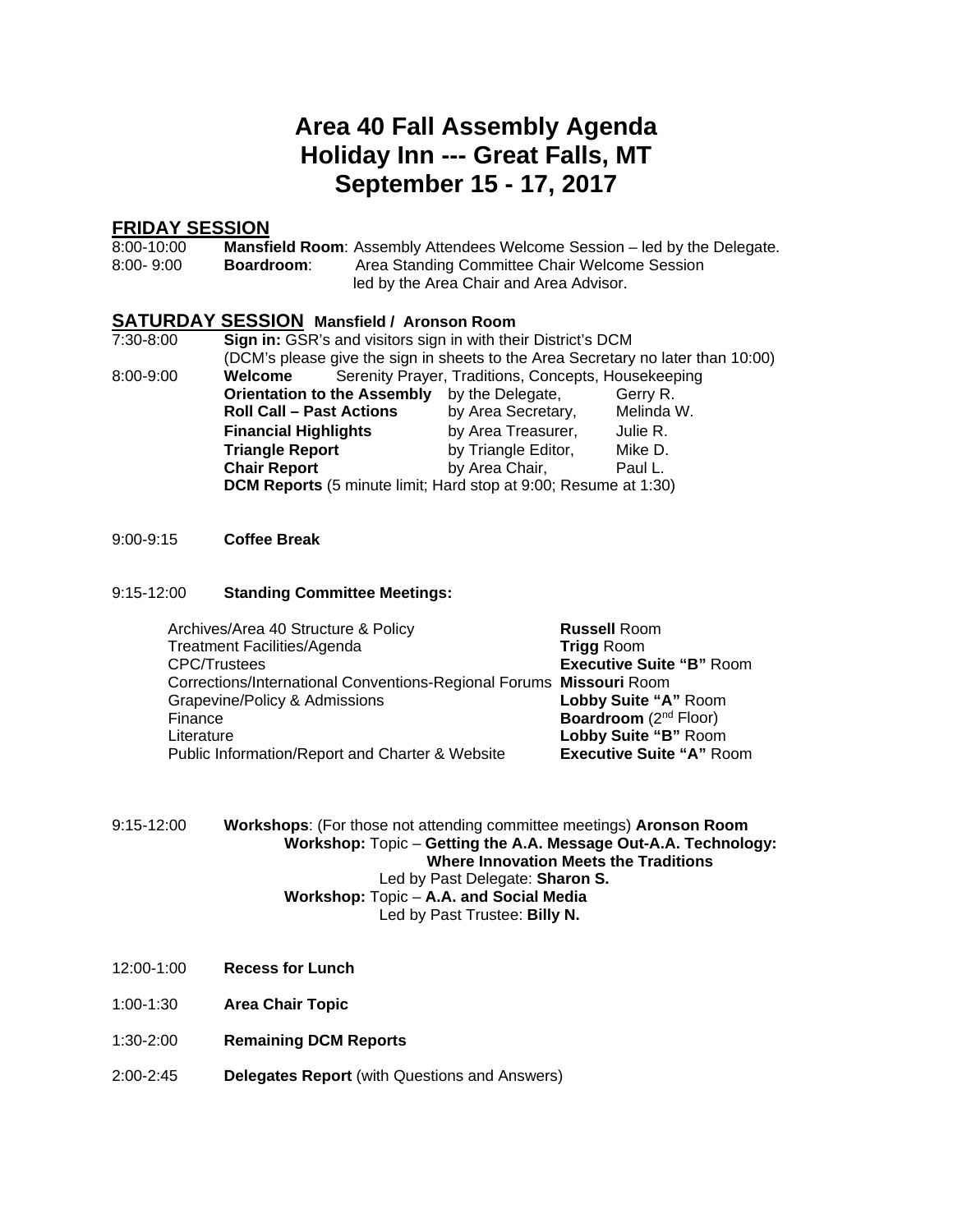#### 2:45-3:00 **Coffee Break** 3:00-5:00 **Floor Assembly—Committee Reports, Motions and Discussion**

| Archives/Area 40 Policy & Structure                   | Raymona K-A. |
|-------------------------------------------------------|--------------|
| <b>Treatment Facilities/Agenda</b>                    | James W.     |
| <b>CPC/Trustees</b>                                   | Luke S.      |
| Corrections/International Conventions-Regional Forums | Hugh M.      |
| Finance                                               | Julie R.     |
| Grapevine/Policy & Admissions                         | Jake H.      |
| Literature                                            | Lance W.     |
| Public Information/Report and Charter & Website       | Tim K        |

- 5:00-7:00 **Recess for Dinner**
- 7:00-7:45 **Past Trustee sharing Billy N.**
- 7:45-8:45 **Floor Assembly** ― **Committee Reports, Motions, and Discussion (cont.)**
- 8:45-9:00 **Coffee Break**
- 9:00-10:00 **GSR Breakout** Ask-It-Basket & Sharing Led by: **Sharon S. Aronson Rm DCM Breakout** Ask-It-Basket & Sharing Led by: **Billy N.**

#### **SUNDAY SESSION**

| 8:00-8:30 | <b>Roundup Reports</b>                         |
|-----------|------------------------------------------------|
|           | Intergroup Reports                             |
|           | <b>WCR Forum Report from Sioux Falls, S.D.</b> |

- 8:30–9:00 **Past Delegate Sharing Sharon S.**
- 9:00-9:45 **Floor Assembly** ― **Committee Reports, Motions, and Discussion (cont.)**
- 9:45-10:00 **Coffee Break**
- 10:15-12:00 **Floor Assembly** ― **Committee Reports, Motions, and Discussion (cont.)** followed by general sharing as time allows

**Reports:** 5-minute time limit with email (or written) copies to the Area Secretary and Triangle Editor

#### **Floor comments** have a 3-minute time limit

*The Holiday Inn graciously places ashtrays/receptacles outside the doors and asks that smoking be limited to the outside smoking area and away from doorways. Our thoughtful compliance and courtesy are appreciated*

#### **Adjourn – Travel Safely**

**Spring Assembly – April 6-8, 2018. The Location is currently scheduled for the Yogo Inn, Lewistown, MT. Stay tuned, this may change.**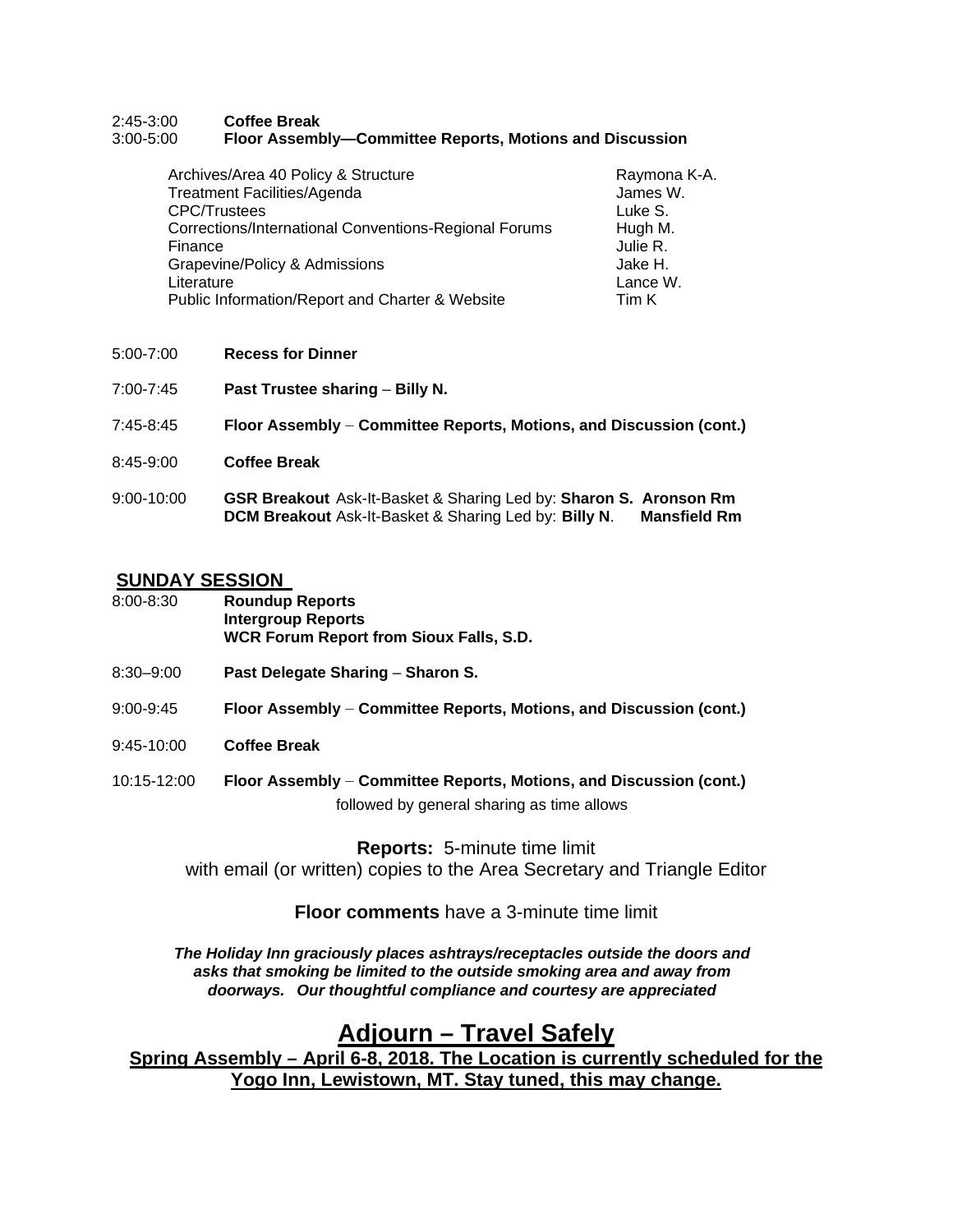The following is a list of agenda items and the Area Committees they have been assigned to for review. All items originate in Area 40 (including the items about review of what the General Service Conference did this last spring, which is our chance to look at whether we want to respond to any GSC action or inaction). The Committee Chairs and DCMs were sent a list of agenda items with, in most instances, corresponding background information. This information is then passed on to other members of those committees and to GSRs in the districts and other interested members of our Fellowship for research, review and discussion, in turn providing for a well-informed conscience/decision. If your Group has any comments, questions, and concerns or would like copies of any background information please contact the appropriate Area Committee Chair or your DCM. Your DCM has the names, phone numbers and addresses of the Area Committee (which also appear in the Triangle) or you can email them through the Area's website www.aamontana.org should you need them. (NOTE: the process by which items are submitted, dispersed, considered and brought to the Assembly is detailed in the Area 40 Policy and Procedures manual which is available through your DCM and on the web site). Review Concepts I, II, III, X, XII and Tradition 2 for a clearer understanding of the above process. The following Committees/Committee agenda items are listed in order of presentation.

## **Archives/Area 40 Structure & Policy – Raymona K-A.** Archives – Area 40

- 1. Review assembly report of the Area 40 Archives Chair.
- 2. Review Archivist Report.
- 3. Review activity of Archives Committees throughout Area 40.

### Structure & Policy — Area 40

- 1. Agenda Item Proposal: Update items in the Area 40 Policy and Procedures to reflect current practice.
- 2. Agenda Item Proposal: Review GSC Agenda items to decide on 2-3 Agenda Items to discuss by their respective Area 40 committees, utilizing the rest of the Committee time on Area 40 business.
- 3. Agenda Item Proposal: Rotation of Area Assembly meeting site throughout the state.
- 4. Agenda Item Proposal: Consider the distribution method of GSC and Area 40 background material.
- 5. Re-examine the tabled motion: The Archives Committee made a motion that was generated by the report from the Ad Hoc assigned to "Review the committee assignment, selection and replacement process."
- 6. Area Assembly Evaluation Report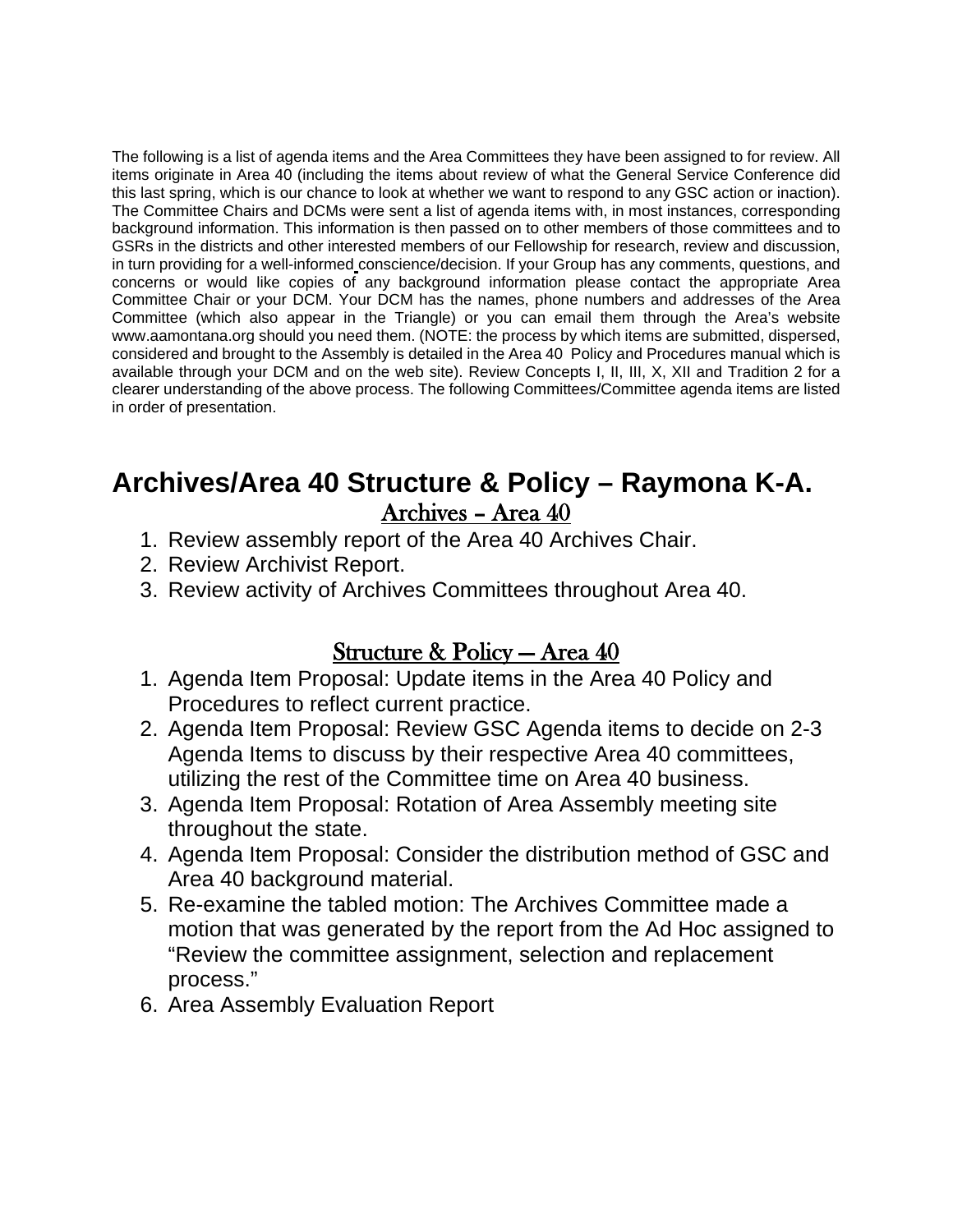## Archives — GSC

Review the results of all Archives committee items considered, reviewed, and discussed at the 2017 GSC

## **Treatment/Accessibilities/Agenda – James W.**  Treatment/ Accessibilities/Agenda – Area 40

- 1. Review assembly report of the Area 40 Treatment Chair.
- 2. Review activities of Treatment Committees in Districts and Groups throughout Area 40.
- 3. Consider the Agenda Item to form an Ad Hoc Committee to decide if it is necessary to add an Area Committee Chair for Bridging the Gap.

## Treatment/ Accessibilities – GSC

Review the results of all Treatment and Accessibilities committee items considered, reviewed, and discussed at the 2017 GSC.

## **Cooperation with the Professional Community and Trustees Committee Luke S.**

## Cooperation with the Professional Community – Area 40

- 1. Review assembly report of the Area 40 CPC Chair.
- 2. Review activities of Districts and Groups as it pertains to Cooperating with the Professional Community.

## Cooperation with the Professional Community – GSC

Review the results of all CPC committee items considered, reviewed, and discussed at the 2017 GSC.

## Trustees — GSC

Review the results of all Trustees committee items considered, reviewed, and discussed at the 2017 GSC.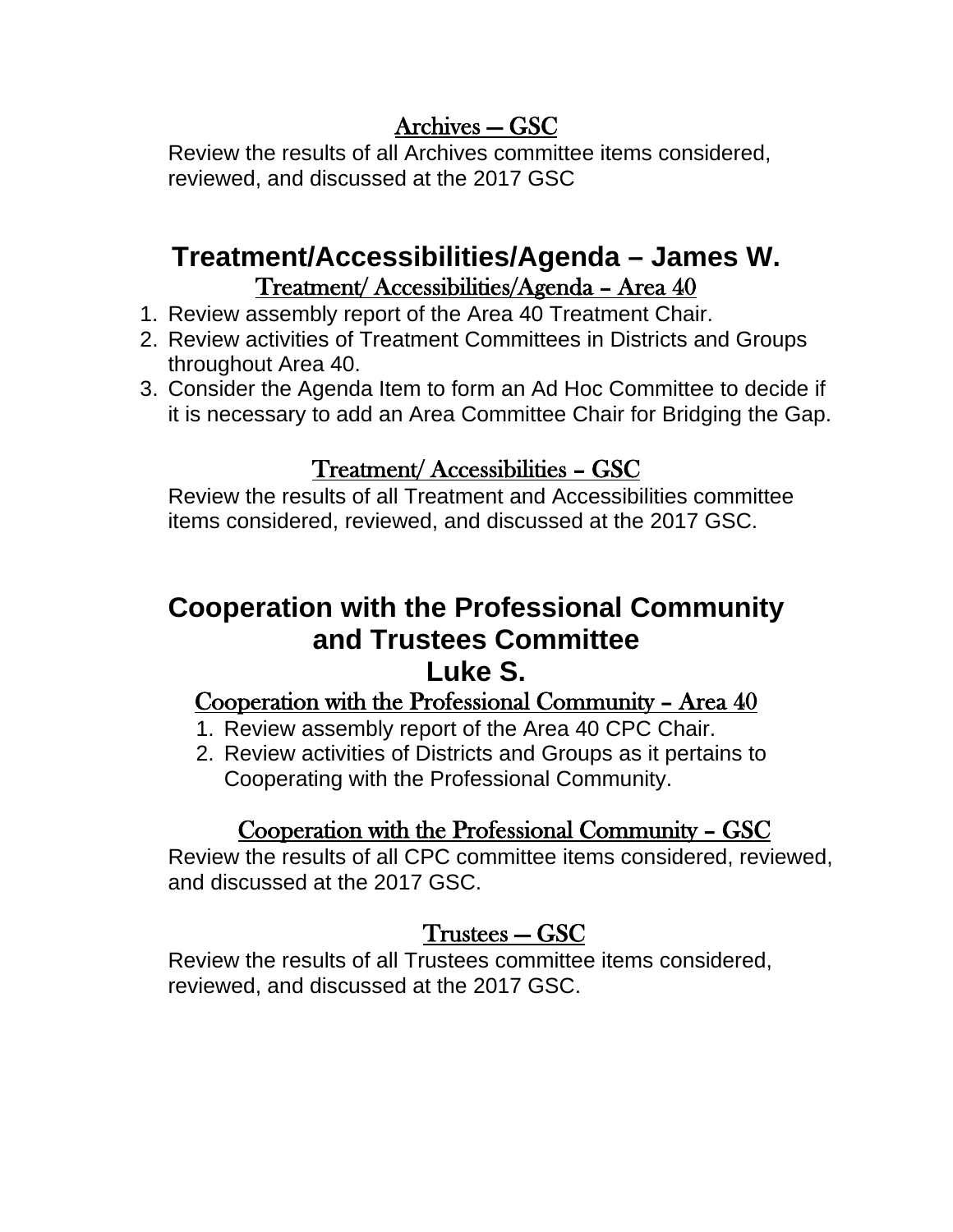# **Corrections International Conventions Regional Forums Hugh M.**

## Corrections – Area 40

- 1. Review assembly report of the Area 40 Corrections Chair.
- 2. Review activity as it relates to Corrections in the Groups and Districts of Area 40.

## Corrections – GSC

Review the results of all Corrections committee items considered, reviewed, and discussed at the 2017 GSC.

## International Conventions/Regional Forums - GSC

Review the results of all International Conventions and Regional Forums committee items considered, reviewed, and discussed at the 2017 GSC.

# **Finance – Julie R**.

## Finance – Area 40

- 1. Review assembly report of the Area 40 Treasurer.
- 2. Approve 2018 Area 40 Budget

## Finance – GSC

Review the results of all Finance committee items considered, reviewed, and discussed at the 2017 GSC.

# **Grapevine/GSC Policy & Admissions – Jake H.** Grapevine – Area 40

- 1. Review assembly report of the Area 40 Grapevine Chair.
- 2. Review activity among the Groups and Districts of Area 40 as it relates to the Grapevine.